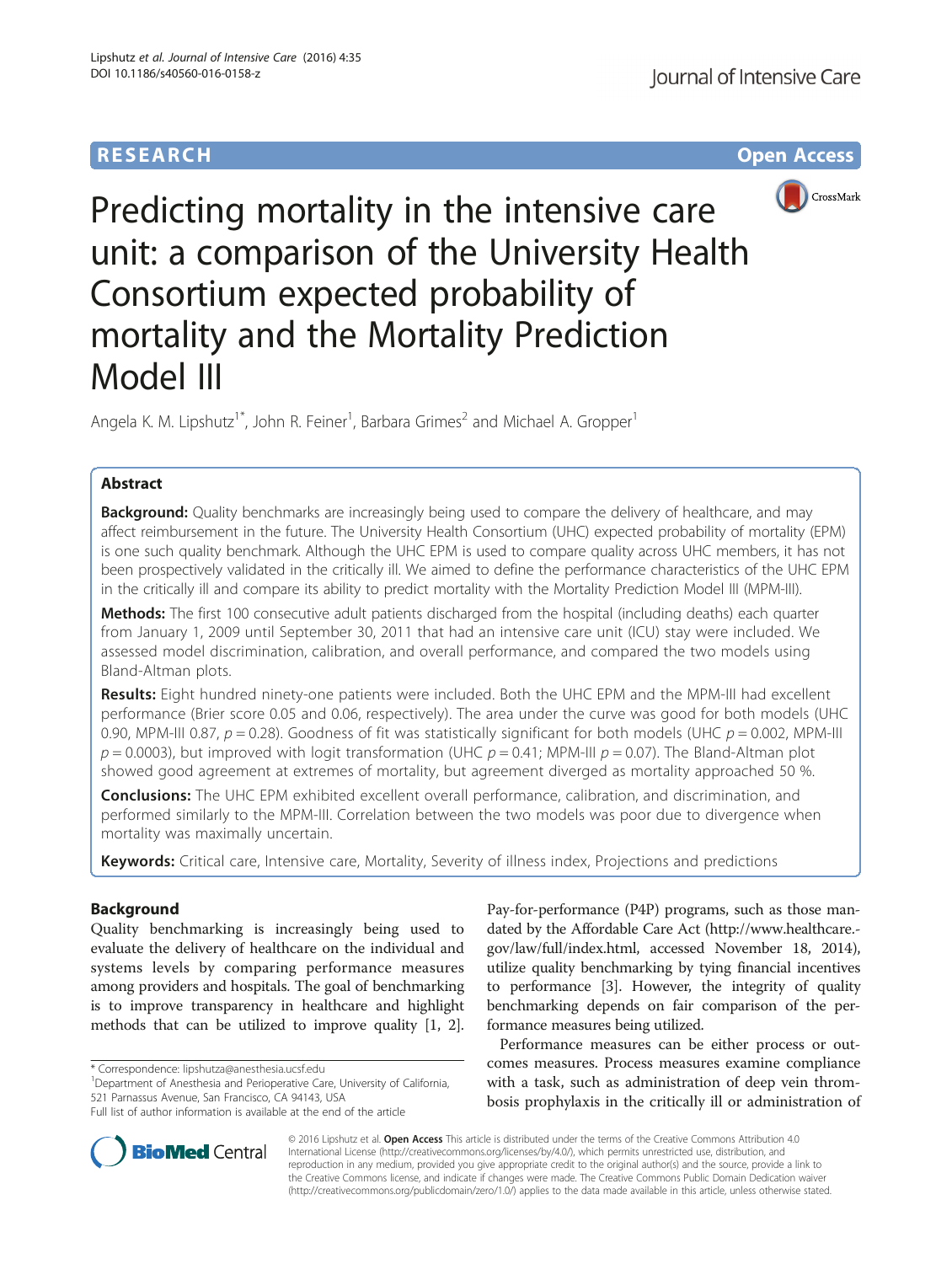aspirin in a patient having a myocardial infarction. Outcome measures evaluate the result of the care provided; such measures include hospital mortality or functional independence after discharge from the intensive care unit (ICU). Comparison of outcomes measures among different providers and hospital systems requires casemix adjustment, so that individuals and systems are not penalized for taking care of sicker patients. Process measures were initially thought to be unaffected by severity of illness, negating the need for case-mix adjustment for comparison; however, this assumption has recently been called into question ([http://gold.ahrq.gov/projectsearch/](http://gold.ahrq.gov/projectsearch/grant_summary.jsp?grant=R01+HS18338-01A1) [grant\\_summary.jsp?grant=R01+HS18338-01A1](http://gold.ahrq.gov/projectsearch/grant_summary.jsp?grant=R01+HS18338-01A1), accessed November 18, 2014). Thus, adequate case-mix adjustment is of paramount importance when comparing performance measures across providers and hospitals.

Case-mix adjustment is typically accomplished utilizing prognostic models that predict a patient's probability of mortality. To this end, prognostic models have been calibrated and validated in various hospital populations. However, each model relies on a different set of variables to predict mortality and, as such, may perform differently in different populations. The Acute Physiology and Chronic Health Evaluation (APACHE) [[4\]](#page-7-0), Simplified Acute Physiology Score (SAPS) [[5](#page-7-0)–[7\]](#page-7-0), and Mortality Probability Model (MPM) [[8, 9](#page-7-0)] were created explicitly for use in the ICU, validated in the critically ill, and rely primarily on physiologic data to predict mortality. The University Health Consortium (UHC) expected probability of mortality (EPM) is another model that can be used to predict mortality in hospitalized patients. The UHC EPM differs from the APACHE, SOFA, and MPM in that it was not created explicitly for use in the ICU. Furthermore, it relies on administrative data, calculated based on a complex algorithm that includes diagnosisrelated group (DRG) and comorbidities (UHC, Risk Adjustment Methodology for the Clinical Data Base, Oak Brook, IL, 2011). The benefit of using administrative data over physiologic data is that it is easier and less expensive to collect; however, it depends on the accuracy of documentation by providers. Although the UHC EPM was internally calibrated and validated, its prognostic ability in certain populations has been questioned [[10, 11](#page-7-0)]. It has not been extensively studied in the critically ill. To date, only one study has evaluated the use of the UHC EPM specifically in the ICU: Enfield et al. compared the performance of the UHC EPM and the APACHE-IV in critically ill patients at two academic medical centers and found that the UHC EPM was adversely affected by severity of illness [[12](#page-7-0)]. However, the study was limited to medical ICU patients, and the sample size was relatively small.

At the University of California, San Francisco, we use the UHC EPM to aid in benchmarking our critical care services against other UHC member institutions. Thus, we sought to define the performance characteristics of the UHC EPM in our ICU population and to compare its ability to predict mortality with the MPM-III.

# Methods

#### Prognostic models UHC EPM

UHC is an alliance of 119 academic medical centers and their 293 hospital affiliates, representing approximately 90 % of US non-profit academic medical centers [\(https://](https://www.uhc.edu/cps/rde/xchg/wwwuhc/hs.xsl/home.htm/) [www.uhc.edu/cps/rde/xchg/wwwuhc/hs.xsl/home.htm](https://www.uhc.edu/cps/rde/xchg/wwwuhc/hs.xsl/home.htm/), accessed April 13, 2013). Member hospitals provide de-identified patient level data to UHC for inclusion in the UHC Clinical Data Base; UHC then applies a proprietary model based on DRG and comorbidities to calculate the EPM (UHC, Risk Adjustment Methodology for the Clinical Data Base, Oak Brook, IL, 2011). The EPM model was internally calibrated and internally validated. It is estimated to predict 84 % of the odds of death in critical illness [[12\]](#page-7-0). The University of California, San Francisco (UCSF) Medical Center is a UHC member and provides patient level data coded from clinical documentation to the Clinical Data Base for quality improvement purposes.

#### MPM-III

The MPM-III estimates hospital mortality based on 16 variables collected within 1 h of ICU admission [[9\]](#page-7-0). The MPM-III is an update of the MPM-II; variables included in the MPM-III were identified via a retrospective analysis of 124,855 Project IMPACT (Cerner Project IM-PACT, Inc., Bel Air, MD) patients. The variables featured in the model include physiologic parameters, and acute and chronic diagnoses, such as heart rate, systolic blood pressure, acute renal failure, history of chronic kidney disease, history of cirrhosis, and history of malignant neoplasm. The MPM-III is well-calibrated and shows excellent discrimination in the Project IMPACT sample.

#### Setting and subjects

The UCSF Medical Center is a 560-bed tertiary care academic medical center in San Francisco, CA. The medical center has 77 adult critical care beds (32 medical/surgical, 29 neurology/neurosurgical, and 16 cardiology/cardiothoracic surgical) in a semi-closed ICU setting with mandatory intensivist consultation for all medical/surgical patients as well as neurology/neurosurgical and cardiology/cardiothoracic surgical patients requiring mechanical ventilation.

We included the first 100 consecutive adult patients discharged from the hospital (including deaths) each quarter between January 1, 2009, and September 30, 2011, who required an ICU stay. We obtained data, including the EPM, from the UHC Clinical Data Base directly from UHC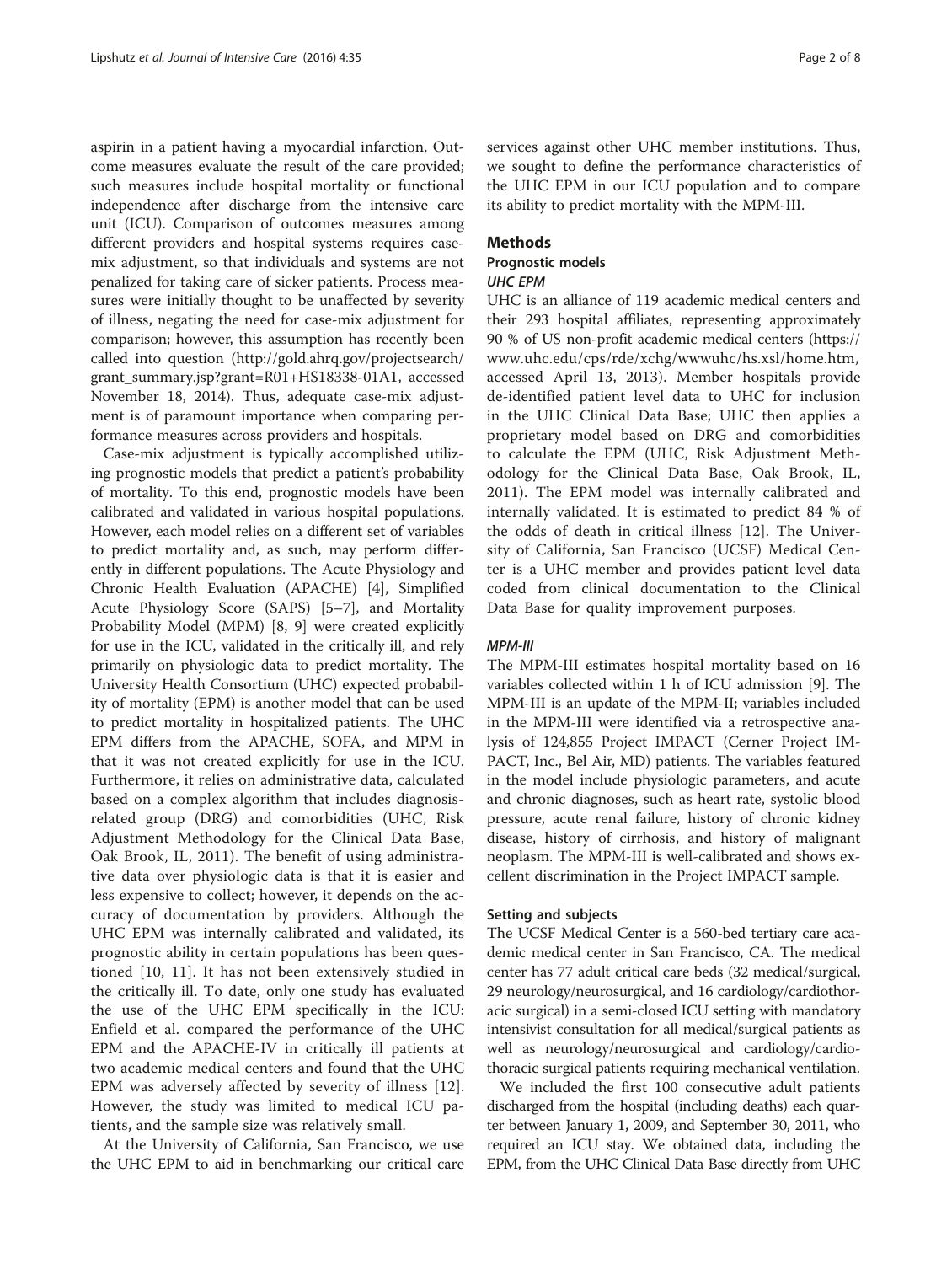for the entire study period. Data to calculate MPM-III for the first 100 consecutive discharges per quarter during the study period was obtained via retrospective review of the clinical record as part of our institution's involvement in the California Hospital Assessment and Reporting Taskforce [\(http://www.calqualitycare.org/about](http://www.calqualitycare.org/about), accessed November 18, 2014). The UHC and MPM-III data were merged by patient encounter number, a unique identifier for each patient and hospitalization. Repeat admissions, trauma patients, burn patients, patients admitted to ruleout myocardial infarction who were subsequently ruled out (and had no other indications for ICU admission), and patients admitted immediately after coronary artery bypass grafting were excluded. Additionally, patients without complete information available with which to calculate the MPM-III score were excluded.

#### Statistical analysis

Approval for this study was obtained from the UCSF Institutional Review Board, and the requirement for written informed consent was waived. Descriptive data were summarized as number (percentage), mean ± standard deviation (SD), mean (95 % confidence interval (CI)), or median (interquartile range (IQR)). Predicted mortalities were compared using the paired  $t$  test and Wilcoxon sign rank test. Overall model performance was assessed via Brier scores, which measure the average squared deviation between the predicted probabilities for a set of events and their outcomes. A lower score indicates a more accurate prediction [[13](#page-7-0)]. Each model's discriminative ability was assessed via its receiver operator characteristic (ROC) curve. Model calibration was described via the Hosmer-Lemeshow goodness-of-fit test. The mortality index for each model was calculated using observed and expected mortality.

The UHC EPM and MPM-III were compared using Pearson's correlation coefficient, Spearman rho, and Bland-Altman plots. Given poor calibration in the original models, we performed a post hoc analysis using logit-transformed models to assess for improved model fit. We hypothesized that, since one model relies on administrative data and the other on clinical data, the use of both models together would improve the prediction of mortality. To test this hypothesis, we performed multivariate logistic regression for the outcome of hospital mortality with each logit-transformed model as a predictor. We checked for interaction between the two models; since there was a statistically significant interaction, the interaction term was included in the final model. We then compared this model to the univariate logistic regression results for each model separately using the likelihood ratio test. We attempted to identify MPM-III model variables that, when added individually to the logit-transformed UHC model, improved its

predictive ability. We chose the UHC EPM as the base model for this analysis since the UHC EPM is based on administrative data that is already collected for coding and billing, rendering its calculation easy and inexpensive. While collection of the physiologic data for the MPM-III is tedious, time-consuming, and costly even in the era of electronic medical records, collecting one variable could be worthwhile if it improves the predictive capability of the model significantly. This analysis was performed by comparing the area under the ROC curves for the UHC EPM plus individual MPM-III variables and the UHC EPM alone, as well as calculating net reclassification indices. The net reclassification index is a measure for evaluating the improvement in predictive performance obtained by adding a marker to a baseline set of predictors—in this case, adding individual MPM-III variables to the UHC EPM predictors. Reclassification is considered separately for those who experience events and those who do not. Reclassification to a risk group with a higher risk is an upward movement and is an improvement in classification for those experiencing an event, while reclassification downward is a failure for those who have an event. For those who do not have an event, reclassification downward is an improvement, while reclassification upward is a failure. The reclassification index is calculated by summing the proportions of subjects reclassified upward minus those reclassified downward for those having an event and those reclassified downward minus those reclassified upward for those not having an event [[14](#page-7-0)]. For our analysis, we used mortality cut points of <25, 25–50, and >75 % to represent low, moderate, and high predicted mortality, respectively.

Additionally, since the models may perform differently in different ICU populations, we performed a pre-planned subgroup analysis to evaluate model performance in the medical-surgical ICU population (excluding cardiac/cardiothoracic and neurologic/neurosurgical ICU patients). Statistical analysis was performed using Stata/IC 12.1 (StataCorp, College Station, TX).

#### Results

A total of 891 patients were included in the analysis, of which 65 (7.3 %) died. Patient demographics are described in Table [1.](#page-3-0) The UHC and MPM-III mean predicted mortalities were 8.22 % (95 % CI 7.17–9.28) and 14.29 % (95 % CI 13.16–15.44), respectively (paired t test  $p < 0.0001$ ); median predicted mortalities were 1.90 % (IQR 0.36–7.78) and 7.40 % (IQR 3.21–17.34), respectively (Wilcoxon sign rank  $p < 0.0001$ ) (Fig. [1\)](#page-3-0). The average ratio of observed to expected mortality was 0.83 for the UHC model and 0.52 for the MPM-III model.

Both the UHC model and the MPM-III had excellent overall performance (Brier score 0.05 and 0.06, respectively). The ROC curves (Fig. [2](#page-3-0)) showed excellent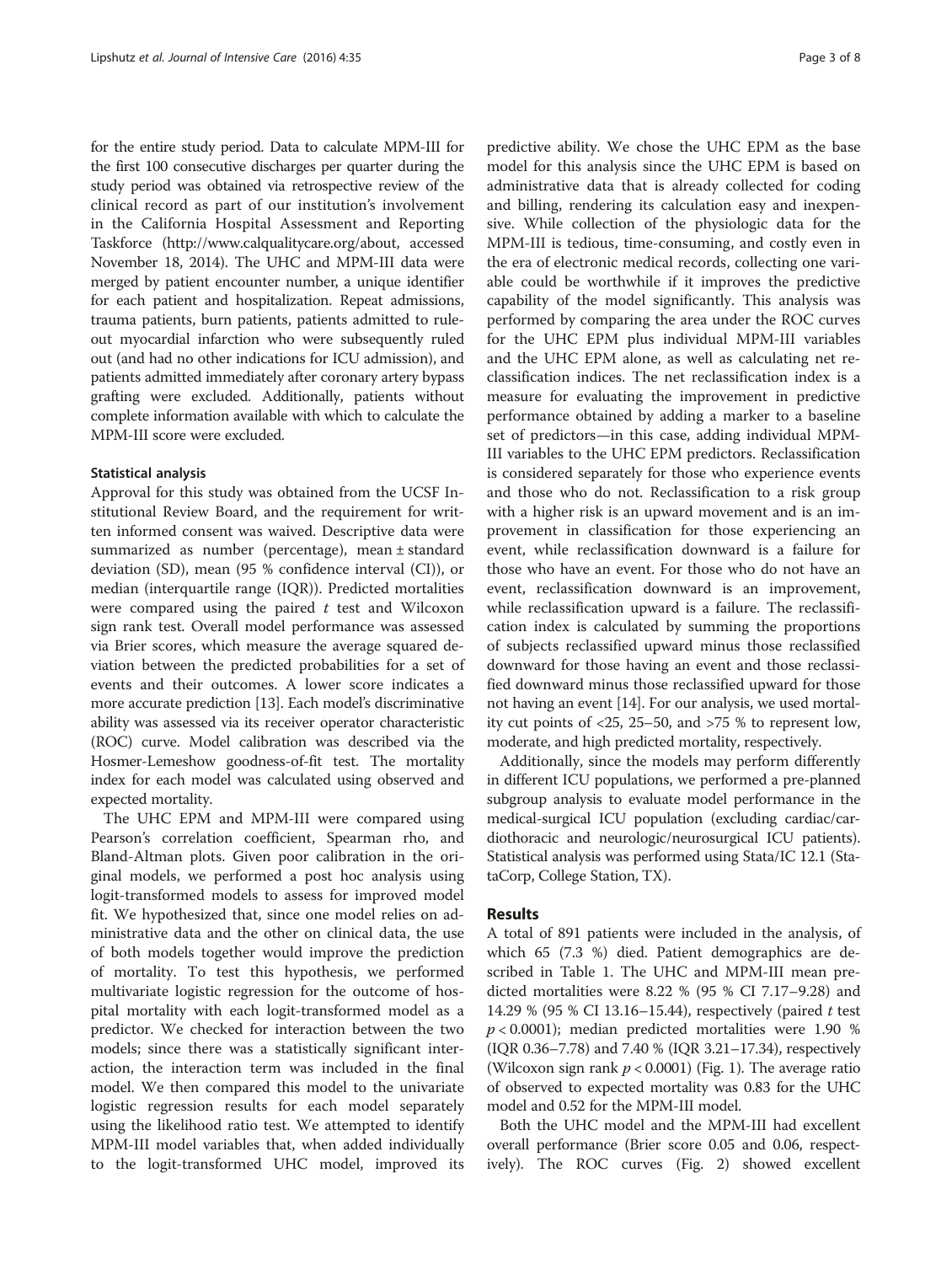<span id="page-3-0"></span>

|  |  | <b>Table 1</b> Patient characteristics |
|--|--|----------------------------------------|
|--|--|----------------------------------------|

| Number                                          | 891             |
|-------------------------------------------------|-----------------|
| Age                                             |                 |
| Survivors                                       | $55.6 \pm 17.1$ |
| Non-survivors                                   | $61.0 \pm 17.5$ |
| Gender                                          |                 |
| Male                                            | 471 (52.9 %)    |
| Female                                          | 420 (47.1 %)    |
| Ethnicity                                       |                 |
| White                                           | 507 (56.9 %)    |
| Black                                           | 73 (8.2 %)      |
| Asian                                           | 46 (5.2 %)      |
| Hispanic                                        | 57 (6.4 %)      |
| Other                                           | 208 (23.3 %)    |
| Admission type                                  |                 |
| Medical                                         | 204 (22.9 %)    |
| Surgical                                        | 251 (28.2 %)    |
| Cardiac/cardiothoracic                          | 139 (15.6 %)    |
| Neurological/neurosurgical                      | 292 (32.8 %)    |
| Unknown                                         | $5(0.6\%)$      |
| DNR within 24 h of admission                    | 29 (3.3 %)      |
| Duration of mechanical ventilation              | $2(1-5)$        |
| ICU length of stay in days                      | $2(1-6)$        |
| Hospital length of stay in days                 | $8(4-14)$       |
| Hospital discharge destination: discharged home | 440 (49.4 %)    |
| Hospital mortality                              | 65 (7.3 %)      |

Data are mean  $\pm$  SD, n (%), or median (interquartile range)

DNR do not resuscitate, ICU intensive care unit



Fig. 1 Box and whisker plots of predicted mortality for the University Health Consortium (UHC, red) and Mortality Probability Model III (MPM-III, blue) are shown. The box shows the median and interquartile range (IQR). The whiskers display the upper and lower values within 1.5 times the IQR beyond the 25th and 75th percentiles. Individual data points represent outliers. The median (IQR) predicted mortality was 1.90 % (0.36–7.78) for the UHC model and 7.40 % (3.21–17.34) for the MPM-III, (Wilcoxon sign rank  $p < 0.0001$ )



discrimination for both models (area under the curve, UHC 0.90, 95 % CI 0.86–0.93; MPM-III 0.87, 95 % CI 0.83–0.91;  $p$  for difference = 0.28). The Hosmer-Lemeshow goodness-of-fit test was statistically significant for both models (UHC  $X^2 = 24.09$ ,  $p = 0.002$ ; MPM-III  $X^2$  $= 28.93$ ,  $p = 0.0003$ ), suggesting a poor model fit. Logit transformation of the models improved goodness of fit (UHC  $X^2 = 8.29$ ,  $p = 0.41$ ; MPM-III  $X^2 = 14.54$ ,  $p = 0.07$ ). Calibration plots suggest that the MPM-III overestimates mortality (Fig. [3](#page-4-0)).

ability  $(AUC = 0.5)$ 

The two models correlated weakly, with a Pearson correlation coefficient of 0.48 ( $p < 0.0001$ ) and Spearman rho of 0.50 ( $p < 0.0001$ ) (Fig. [4](#page-4-0)).

The Bland-Altman plot (Fig. [5](#page-4-0)) shows good agreement between the two models at extremes of mortality but poor agreement when mortality is maximally uncertain (i.e., as predicted mortality approaches 50 %).

Multivariate logistic regression with the logit-transformed UHC model and the logit-transformed MPM-III as predictor variables revealed that each model was independently predictive of the log odds of death (beta coefficient 0.66 (95 % CI 0.47–0.84) and 0.64 (95 % CI 0.39–0.89) for the UHC and MPM-III models, respectively). However, when an interaction term was included in the analysis, it was statistically significant ( $p = 0.005$ ), suggesting that the effect of each predictor depended on the value of the other. Likelihood ratio testing revealed that use of the UHC EPM and MPM-III together improved the predictive capability as compared to each model alone (likelihood ratio  $X^2$  for combined model vs. UHC EPM alone =  $35.44$ ,  $p < 0.0001$ ; likelihood ratio  $X^2$  for combined model vs. MPM-III alone = 75.78,  $p < 0.0001$ ).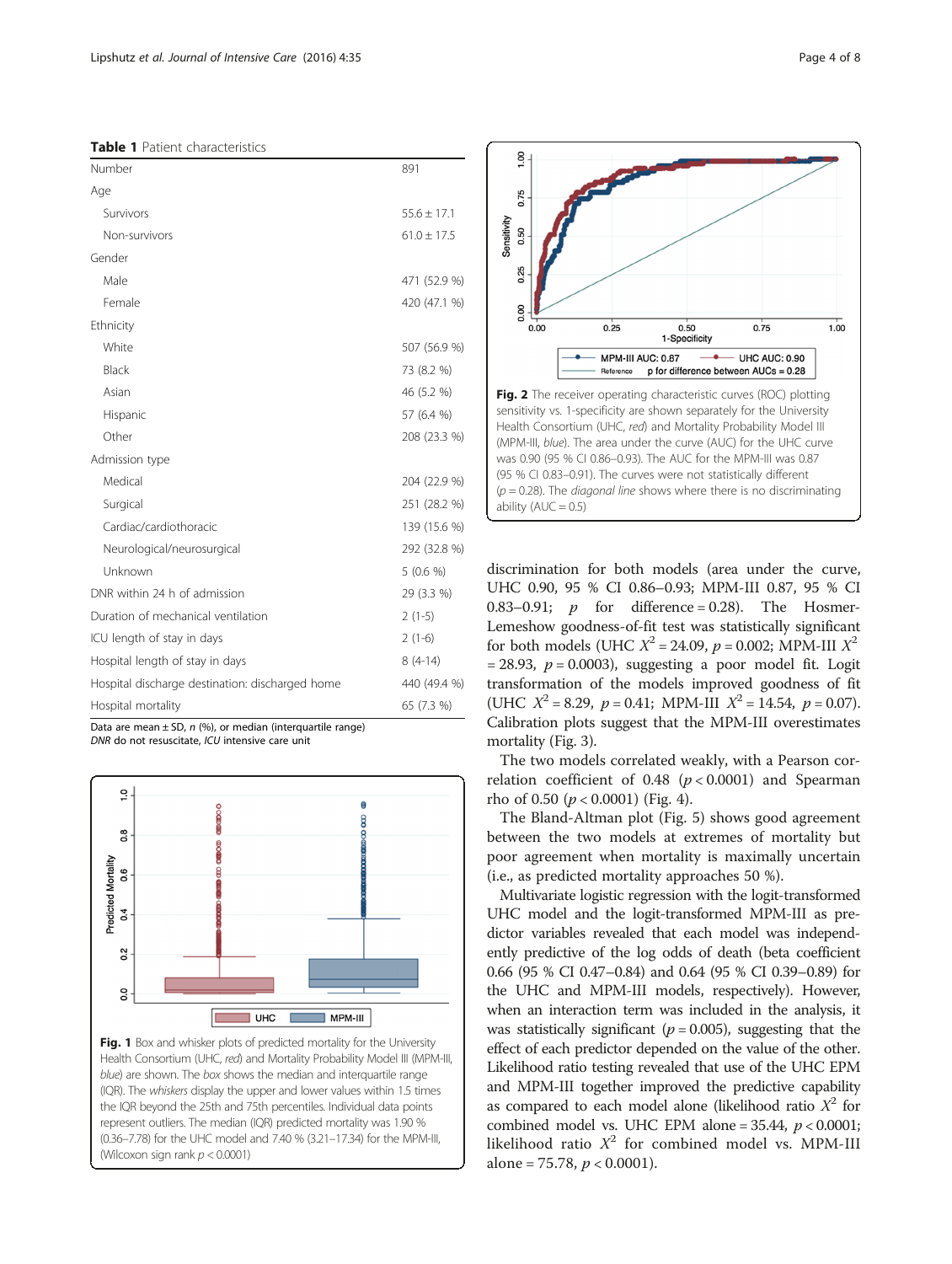$0.20$ 

 $0.20$ 

 $0.40$ 

**UHC Predicted Probability of Mortality** 

 $0.60$ 

0.60

 $0.80$ 

 $0.80$ 

 $1.00$ 

 $1.00$ 

<span id="page-4-0"></span>a

Observed Probability of Mortality

100

 $0.80$ 

 $0.60$ 

 $0.40$  $0.20$ 

 $0.00$  $0.00$ 

 $1.00$ 

 $0.80$ 

 $0.60$ 

 $0.40$ 

 $0.20$ 

 $0.00$  $0.00$ 

 $\mathbf b$ 

**Observed Probability of Mortality** 

Fig. 3 The predicted probability of mortality is plotted against the observed probability of mortality for the University Health Consortium (UHC) in panel **a** and Mortality Probability Model III (MPM) in panel **b**. The diagonal line shows where predicted and observed probabilities of mortality are equal

**MPM Predicted Probability of Mortality** 

 $0.40$ 





Post hoc analysis evaluating the effect of adding individual variables from the MPM-III to the logit-transformed UHC model on the area under the ROC curve, and net reclassification index identified four individual variables that, when added to the logit-transformed UHC model, resulted in improved prognostic abilities. Of the four variables—coma (defined as Glasgow Coma Score of 3 or 4) at the time of ICU admission, cardiopulmonary resuscitation within 24 h prior to ICU admission, mechanical ventilation within 1 h of ICU admission, and limitations on emergency therapies or interventions (e.g., do not resuscitate or do not intubate orders) present at the time of ICU admission—only limitations on emergency therapies reached statistical significance for both the area under the curve and net reclassification index (Table [2](#page-5-0)).

Since the models may perform differently in different patient populations, we performed a pre-planned subgroup analysis of model performance in the medical-surgical ICU patients, excluding neurological/neurosurgical ICU patients and cardiac/cardiothoracic surgical ICU patients. A total of 460 patients were included in this subgroup analysis. The mean age was 57.0 (SD, 17.8) years, 246 (53 %) patients were male, and 234 (51 %) were white. Median hospital and ICU LOS were 9 (IQR,  $5-17$ ) and 3 (IQR,  $1-6$ ) days, respectively. Median duration of mechanical ventilation was 3 (IQR, 2–6) days. Hospital mortality in this subgroup was 9.13 %. Median predicted mortality was 2.40 % (IQR 0.41– 11.18) for the UHC model and 9.69 % (IQR 3.95–21.15) for the MPM-III (Wilcoxon sign rank  $p < 0.001$ ). Brier score was 0.07 and 0.08 for the UHC EPM and MPM-III, respectively. ROC curves were similar for the two models (area under the curve, UHC 0.88, 95 % CI 0.84-0.93; MPM-III 0.85, 95 % CI 0.80-0.91, p for difference 0.44). The Hosmer-Lemeshow goodness-of-fit test was statistically significant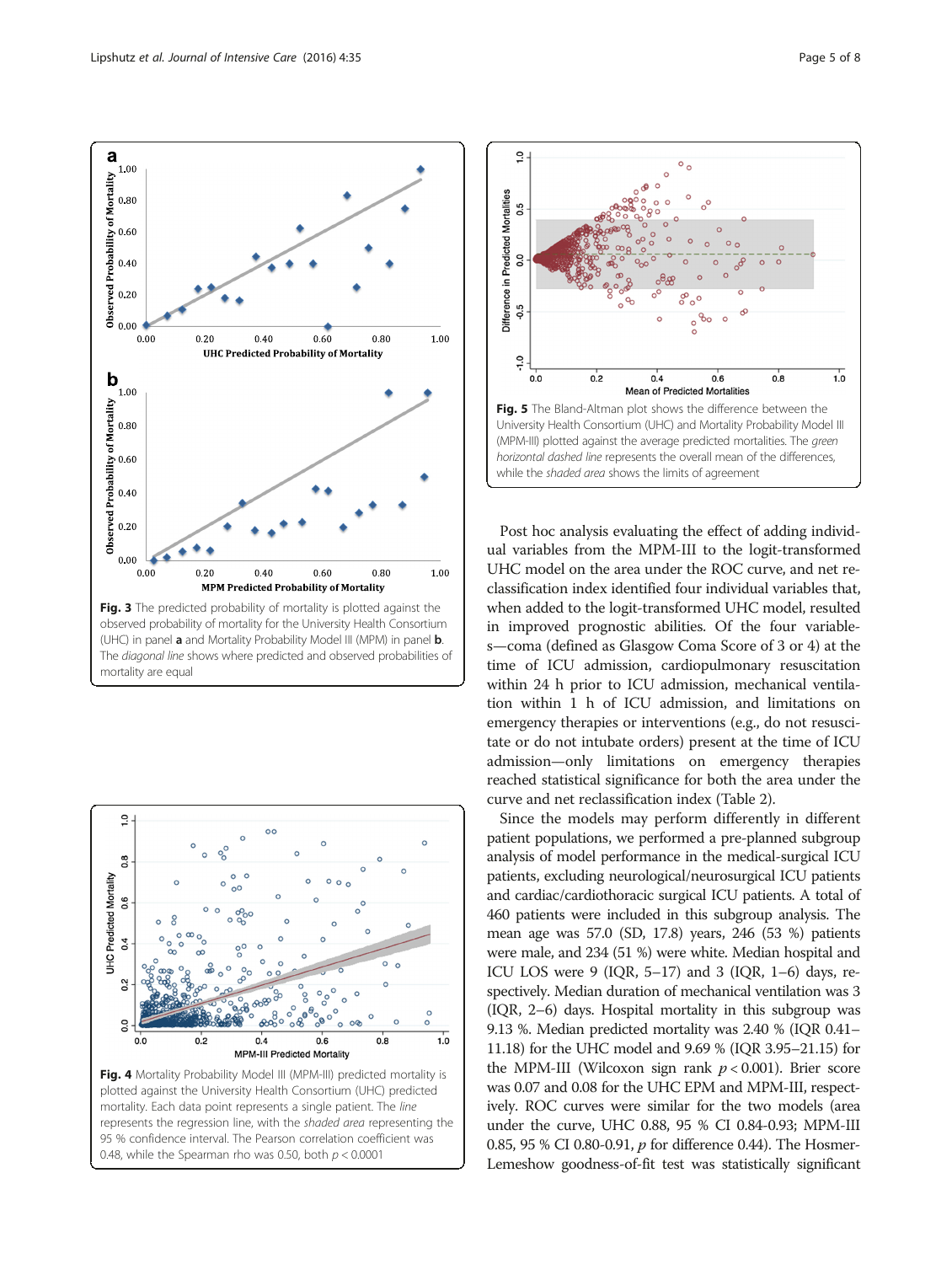| MPM-III variables                              | AUC for UHC model + additional<br>variable | $p$ value for difference<br>between AUCs | <b>NRI</b> | NRI $p$ value |
|------------------------------------------------|--------------------------------------------|------------------------------------------|------------|---------------|
| Coma                                           | 0.91                                       | 0.09                                     | 0.09       | 0.04          |
| Heart rate $>150$                              | 0.90                                       | 0.36                                     | 0.03       | 0.14          |
| Systolic blood pressure <90                    | 0.90                                       | 0.34                                     | 0.00       | N/A           |
| Chronic kidney disease                         | 0.90                                       | 0.49                                     | 0.00       | N/A           |
| Cirrhosis                                      | 0.90                                       | 0.90                                     | 0.02       | 0.29          |
| Malignant neoplasm                             | 0.90                                       | 0.74                                     | 0.00       | N/A           |
| Acute renal failure                            | 0.90                                       | 0.48                                     | 0.01       | 0.36          |
| Arrhythmia                                     | 0.90                                       | 0.32                                     | 0.00       | 0.87          |
| Cerebrovascular accident                       | 0.90                                       | 0.92                                     | 0.02       | 0.29          |
| Gastrointestinal bleed                         | 0.90                                       | 0.44                                     | 0.00       | 0.56          |
| Intracranial mass effect                       | 0.90                                       | 0.72                                     | 0.00       | 0.16          |
| CPR prior to admission                         | 0.90                                       | 0.14                                     | 0.12       | 0.01          |
| Mechanical ventilation within 1 h of admission | 0.91                                       | 0.03                                     | 0.04       | 0.50          |

<span id="page-5-0"></span>Table 2 Area under the receiver operating characteristic curve and net reclassification index for University Health Consortium (UHC) Model plus individual Mortality Prediction Model III (MPM-III) variables

Net reclassification index represents the proportion of patients who were appropriately recategorized into low (<25 %), moderate (25-50 %), and high (>75 %) risk of mortality with the addition of each individual MPM-III variable

AUC area under curve, CPR cardiopulmonary resuscitation, MPM Mortality Probability Model III, NRI net reclassification index, UHC University Health Consortium

Medical or unscheduled surgical admission 0.90 0.22 −0.01 0.78 Limitation on emergency therapy or intervention  $0.92$  0.03 0.10 0.05 0.10 0.05 All MPM-III variables 0.92 0.01 N/A N/A

for the UHC model  $(X^2 = 20.61, p = 0.01)$  but not the MPM-III  $(X^2 = 10.04, p = 0.26)$ .

#### **Discussion**

Our study sought to define the performance characteristics of the UHC EPM in our ICU population, and compare the ability of the UHC EPM and MPM-III to predict death in our heterogeneous cohort of adult ICU patients. In this cohort, which included medical/surgical, cardiology/ cardiothoracic surgery, and neurology/neurosurgical ICU patients, the UHC EPM exhibited excellent overall performance, discrimination, and calibration in predicting ICU mortality, suggesting that although it was not designed specifically for use in ICU patients nor prospectively validated in the critically ill, it is able to predict mortality in this population reasonably well. Additionally, the UHC EPM exhibited similar discrimination, as depicted by the ROC curves, to the MPM-III, a model created and validated for the prediction of mortality in the critically ill.

However, the two models differed in several important ways. First, the MPM-III consistently overestimated mortality in our population. The UHC EPM did not overestimate mortality, potentially making it a better model for quality benchmarking across ICUs, since overestimation of mortality may overstate the quality of care provided in poorly performing ICUs. Additionally, correlation between the two models was poor due to divergence of the models when mortality was maximally uncertain (i.e., when predicted mortality approached 50 %). Thus, ICUs with moderately ill patients may perform quite differently depending on which model is used, and appropriate model selection may depend on the patient population and severity of illness.

Likelihood ratio testing confirmed that combining the two models provided superior predictive capabilities as compared to either model alone. This finding is likely due to the fact that the two models rely on different types of information—the UHC EPM relies on primarily administrative data, while the MPM-III relies on physiologic data and comorbidities. Several MPM-III variables, when added individually to the logit-transformed UHC model, improve the predictive ability of the model. Since collection of a single variable may not be overly time-consuming or expensive, the addition of a single physiologic variable to the administrative model should be considered.

Literature on the performance of the UHC model is scarce. Davenport et al. compared the UHC Clinical Data Base to the National Surgical Quality Improvement Program (NSQIP) database in a cohort of over 26,000 surgical patients and found that the NSQIP database was superior at predicting death and complications [\[10](#page-7-0)]. Kozower et al. compared the UHC mortality risk score to that of the Society of Thoracic Surgeons (STS) in a cohort of cardiac surgical patients and found that the preoperative risk predicted by the UHC model was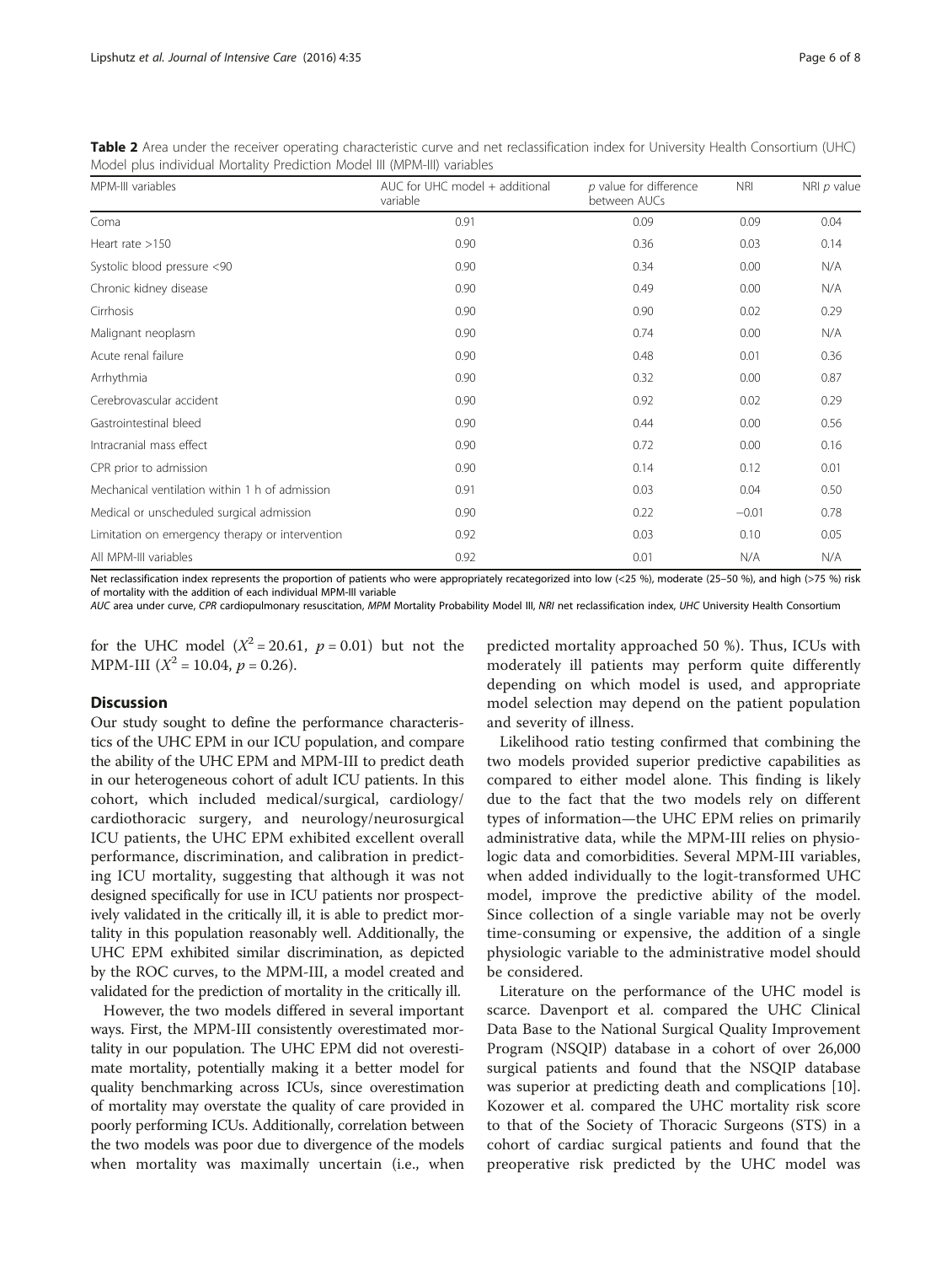influenced by postoperative complications [[11\]](#page-7-0). However, neither of these studies looked specifically at the use of the UHC model in the ICU. More recently, Enfield et al. compared the performance UHC EPM and APACHE-IV in 556 medical ICU patients at two institutions and found that although both models had outstanding discrimination, the goodness-of-fit tests were statistically significant, with divergence as predicted mortality increased [[12\]](#page-7-0). Additionally, the administrative data was influenced by severity of illness, and the two models differed in their conclusions when comparing the two institutions. Thus, the authors cautioned against relying on administrative data for comparisons of quality among hospitals.

Our study differs from the previous studies in several ways. First, unlike the studies of Davenport et al. and Kozower et al., our study focused entirely on the ICU population. And unlike the study by Enfield et al., we included surgical ICU patients, cardiology/cardiothoracic surgical ICU patients, and patients from the neuroscience ICU. Additionally, our sample size was larger than that of Enfield et al., giving us more power to detect differences between the two models. In our study, divergence was most profound when mortality was maximally uncertain, and goodness of fit testing was not statistically significant when using logit-transformed models, suggesting good model fit. Furthermore, in our analysis, the physiologic model consistently overestimated mortality. Therefore, the administrative model appears to perform well in our ICU population. Despite these differences, our findings do agree with the conclusion by Enfield et al. that "the methodology used to develop a mortality prediction model can influence how these models compare [and]…two models can have similar AUC and still perform remarkably differently."

Our study has several limitations. First, our analysis includes only the first 100 consecutive discharges per quarter who required intensive care. Although the patient characteristics of this subgroup were similar to that of all patients discharged who required ICU level care over the study period (data not shown), there could be unrecognized differences that affect our results. Second, while our sample size is larger than previous studies of the UHC model in ICU patients [[12](#page-7-0)], it is small compared to validation cohorts used to assess the performance of the APACHE [[4\]](#page-7-0), SAPS [[5](#page-7-0)–[7](#page-7-0)], and MPM [\[8](#page-7-0), [9\]](#page-7-0). Third, although the inclusion of subspecialty ICU patients, such as cardiology/cardiac surgery and neurology/neurosurgery patients, improves the generalizability of our study, the heterogeneity of our ICU population may affect our results if the models perform differently in different patient subsets. Of note, however, the two models performed similarly in a pre-planned subgroup analysis of only medical/

surgical ICU. Fourth, our attempt to identify individual variables from the MPM-III model that, when added to the UHC EPM, improved model performance based on the net reclassification index depended largely on the cut points used. We chose <25, 25–50, and >75 % to represent low, moderate, and high predicted mortality, respectively. The use of alternate cut points may result in different results. Additionally, as with all administrative data, the integrity UHC data relies on the quality of coding; this documentation was not reviewed to ascertain the quality of data that drives this model. Poor coding could lead to under- or overestimation of mortality risk. Furthermore, since the UHC EPM is a proprietary algorithm, institutions that are not UHC members are unable to calculate their predicted mortality using this method. And, finally, since this study was performed at a single academic medical center, our results may not be generalizable to other settings.

#### Conclusions

The UHC EPM exhibited excellent overall performance, calibration, and discrimination in our ICU population, and performed similarly to the MPM-III model. However, correlation between the two models was poor due to divergence of the models when mortality was maximally uncertain. Even when two models have similar characteristics, they can perform quite differently. Patient mix should be considered when interpreting the results of prognostic models, as this may affect results. The addition of a single physiologic variable to administrative models may improve prognostic ability and aid in comparing the quality of care across institutions.

#### Ethics, consent, and permissions

Approval for this study was obtained from the UCSF Institutional Review Board, and the requirement for written informed consent was waived (study number 11-07544).

#### Competing interests

This study was supported in part by a grant to Dr. Lipshutz from the National Center for Research Resources and the National Center for Advancing Translational Sciences, National Institutes of Health, through UCSF-CTSI (grant number UL1 RR024131). Dr. Feiner performs funded research for Masimo, Inc. and other pulse oximeter manufacturers. Drs. Grimes and Gropper have nothing to disclose.

#### Authors' contributions

AKML contributed to the conception and design of the study, data management, analysis and interpretation of data, and manuscript drafting. JRF contributed to the data management, analysis and interpretation of data, and critical revision of the manuscript. BG contributed to the analysis and interpretation of data and critical revision of the manuscript. MAG contributed to the conception and design, analysis and interpretation of data, and critical revision of the manuscript. All authors read and approved the final manuscript.